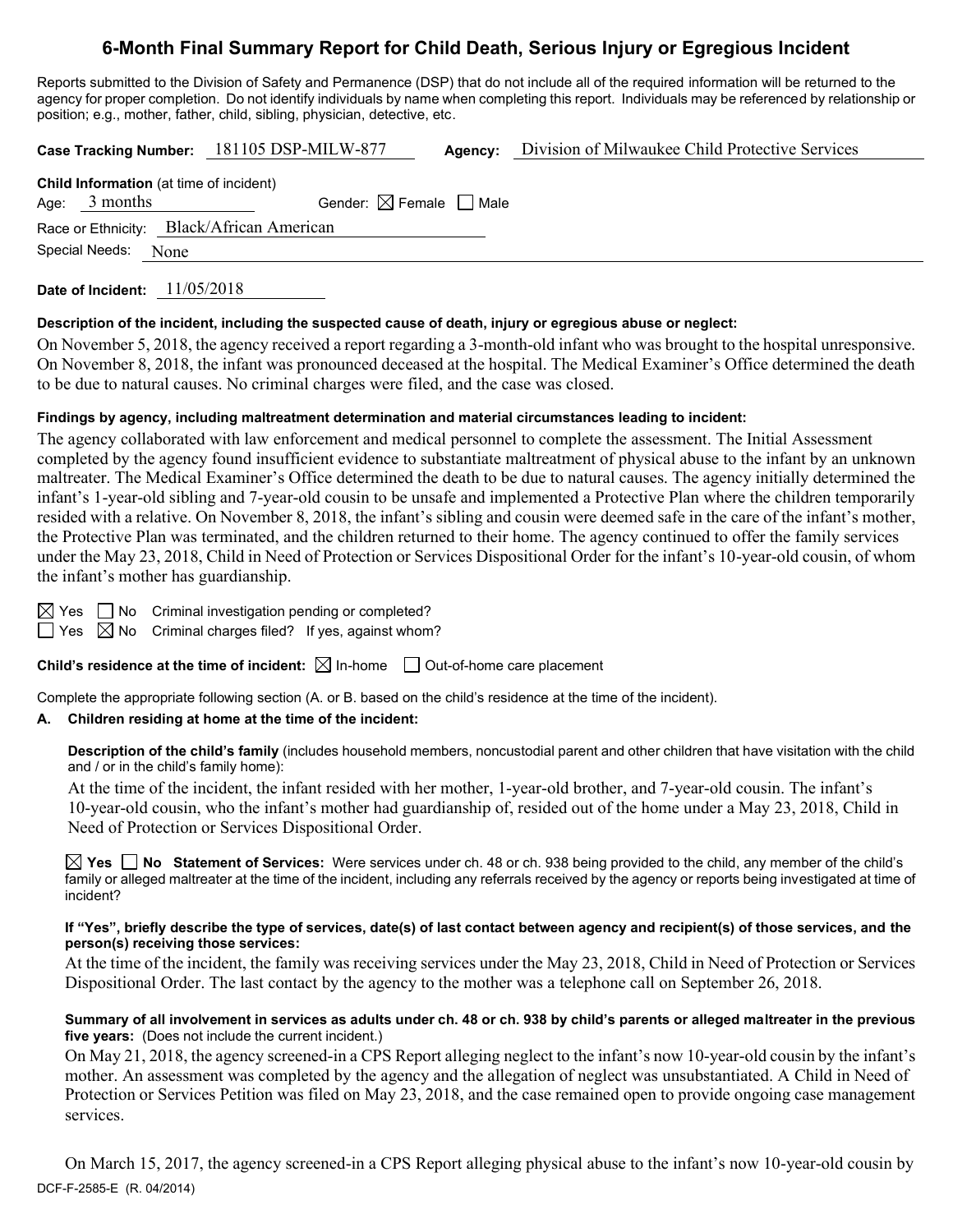the infant's mother. An assessment was completed by the agency and the allegation of physical abuse was unsubstantiated. The case was closed upon completion of the Initial Assessment.

#### **Summary of actions taken by the agency under ch. 48, including any investigation of a report or referrals to services involving the child, any member of the child's family living in this household and the child's parents and alleged maltreater.** (Does not include the current incident.)

(Note: Screened out reports listed in this section may include only the date of the report, screening decision, and if a referral to services occurred at Access. Reports that do not constitute a reasonable suspicion of maltreatment or a reason to believe that the child is threatened with harm are not required to be screened in for an Initial Assessment, and no further action is required by the agency.)

On November 5, 2018, the agency screened-out a CPS Report.

On May 21, 2018, the agency screened-in a CPS Report alleging neglect to the infant's now 10-year-old cousin by the infant's mother. An assessment was completed by the agency and the allegation of neglect was unsubstantiated. A Child in Need of Protection or Services Petition was filed on May 23, 2018, and the case remained open to provide ongoing case management services.

On March 16, 2017, the agency screened-out a CPS Report.

On March 15, 2017, the agency screened-in a CPS Report alleging physical abuse to the infant's now 10-year-old cousin by the infant's mother. An assessment was completed by the agency and the allegation of physical abuse was unsubstantiated. The case was closed upon completion of the Initial Assessment.

## **Summary of any investigation involving the child, any member of the child's family and alleged maltreater conducted under ch. 48 and any services provided to the child and child's family since the date of the incident:**

The agency collaborated with law enforcement and medical personnel to complete the assessment. The Initial Assessment completed by the agency found insufficient evidence to substantiate maltreatment of physical abuse to the infant by an unknown maltreater. The Medical Examiner's Office determined the death to be due to natural causes. The agency initially determined the infant's 1-year-old sibling and 7-year-old cousin to be unsafe and implemented a Protective Plan where the children temporarily resided with a relative. On November 8, 2018, the infant's sibling and cousin were deemed safe in the care of the infant's mother, the Protective Plan was terminated, and the children returned to their home. The agency continued to offer the family services under the May 23, 2018, Child in Need of Protection or Services Dispositional Order for the infant's 10-year-old cousin, of whom the infant's mother has guardianship.

### **B. Children residing in out-of-home care (OHC) placement at time of incident:**

**Description of the OHC placement and basis for decision to place child there:**  $N/A$ 

### **Description of all other persons residing in the OHC placement home:**

N/A

**Licensing history:** Including type of license, duration of license, summary of any violations by licensee or an employee of licensee or other actions that constitute a substantial failure to protect and promote the welfare of the child. N/A

### **Summary of any actions taken by agency in response to the incident:** (Check all that apply.)

|        | Screening of Access report                           | Attempted or successful reunification             |
|--------|------------------------------------------------------|---------------------------------------------------|
| X<br>X | Protective plan implemented                          | Referral to services                              |
|        | Initial assessment conducted                         | Transportation assistance                         |
|        | Safety plan implemented                              | Collaboration with law enforcement                |
|        | Temporary physical custody of child                  | Collaboration with medical professionals          |
|        | Petitioned for court order / CHIPS (child in need of | Supervised visitation                             |
|        | protection or services)                              | Case remains open for services                    |
|        | Placement into foster home                           | Case closed by agency                             |
|        | <b>Placement with relatives</b>                      | Initiated efforts to address or enhance community |
|        | Ongoing Services case management                     | collaboration on CA/N cases                       |
|        |                                                      | Other (describe):                                 |
|        |                                                      |                                                   |